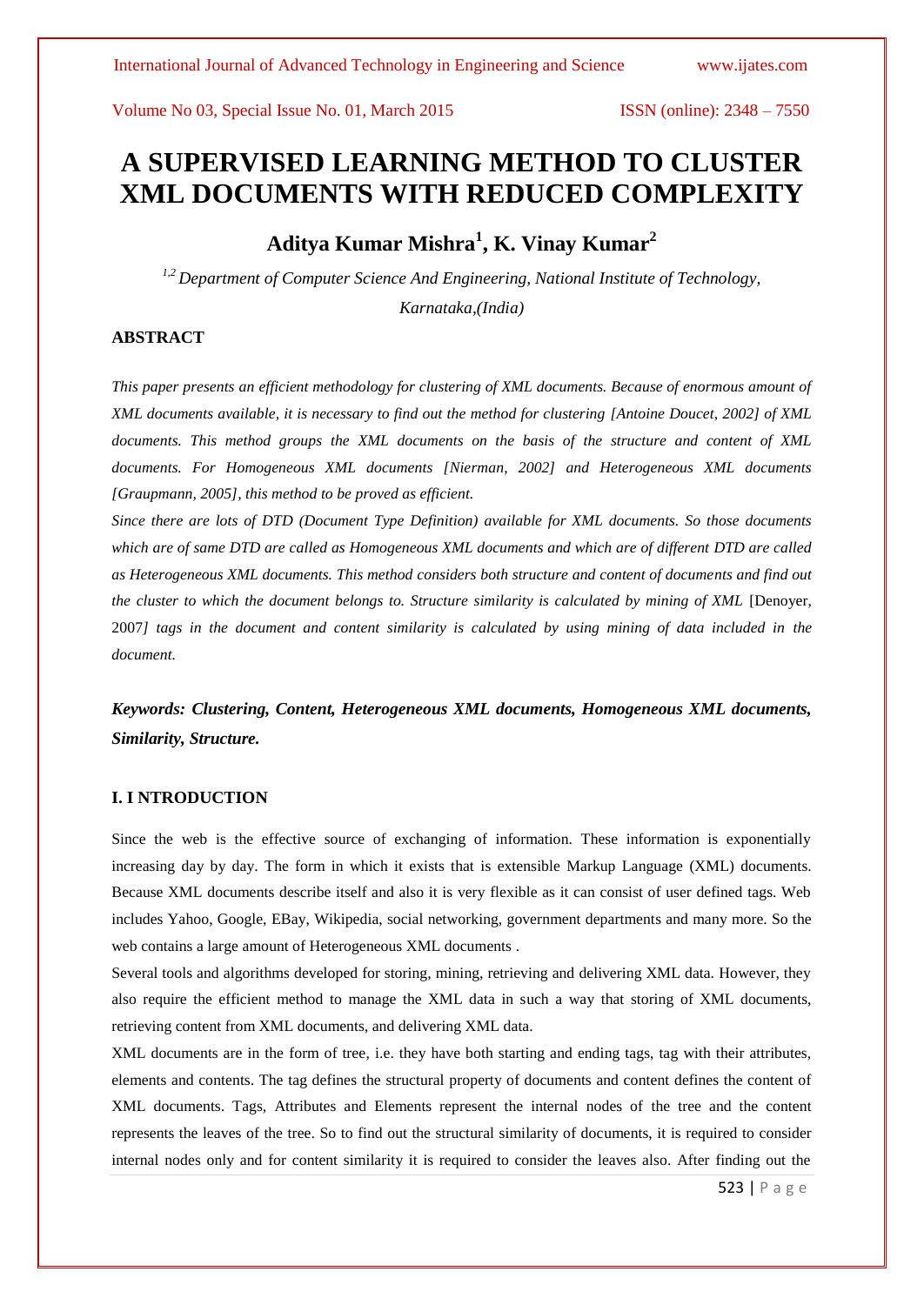similarity between the documents, it is required to cluster these documents according to some algorithms so that the result for the query gives satisfaction to the user.

In the recent years, there are many algorithms developed to cluster these XML documents. But the problem arises in heterogeneous documents clustering. It also increases the complexity as moves from homogeneous documents to heterogeneous documents.

In the recent years, there are many algorithms developed to cluster these XML documents. But the problem arises in heterogeneous documents clustering. It also increases the complexity as moves from homogeneous documents to heterogeneous documents.

For heterogeneous documents, the tree structure is different, but the content may be same or different for example user queries for the documents i.e. either text or images or videos. So the aim is to search all the useful links or documents regarding the query no matter what is the structure. Therefore, it is a big problem where it is required to search for the content and structure both.

In homogeneous XML documents only the contents is our concern, so the clusters mainly depends on the content of XML documents.

Clustering of XML documents are different from text data and also complicated. Several approaches have been developed for clustering of XML documents based on content or structure or both, but there are still some problems in the terms of complexity and efficiency. Since, there are many challenges in finding out the similarity in Heterogeneous XML documents.

This paper proposes a different strategy to cluster Homogeneous and Heterogeneous XML documents depends on both structure and content. First, the XML documents converted into tree form in which tags are nodes of the tree. For structure similarity, the editing in trees is calculated with the least number of operations and for content similarity, the similarity factor calculated using mathematical formula which will be explained later in paper. In this way, the documents are grouped.

This methodology describes the unsupervised learning of system, in which the system first trained with large number of documents to form clusters and then other documents are tested using this system which gives an efficient way of cluster.

This paper contains the following section. The next section discusses about XML documents with example and also differentiates between Homogeneous and Heterogeneous XML documents. Section 3 consists of the literature survey. Section 4 describes the algorithm for clustering of XML documents. Section 5 consists of System Implementation which describes development of system. Section 6 consists of Mathematical evaluation of algorithm developed. Section 7 consists of results and last section describes the conclusion.

# **II. HOMOGENEOUS AND HETEROGENEOUS XML DOCUMENTS**

XML emerged in 1997 by W3C and it proved to be a powerful language for modeling the information of web. Conversion of web data in the form of XML documents reduces the complexity for different types of applications and after that, a large amount of data are being converted into XML documents in many areas of programming and internet.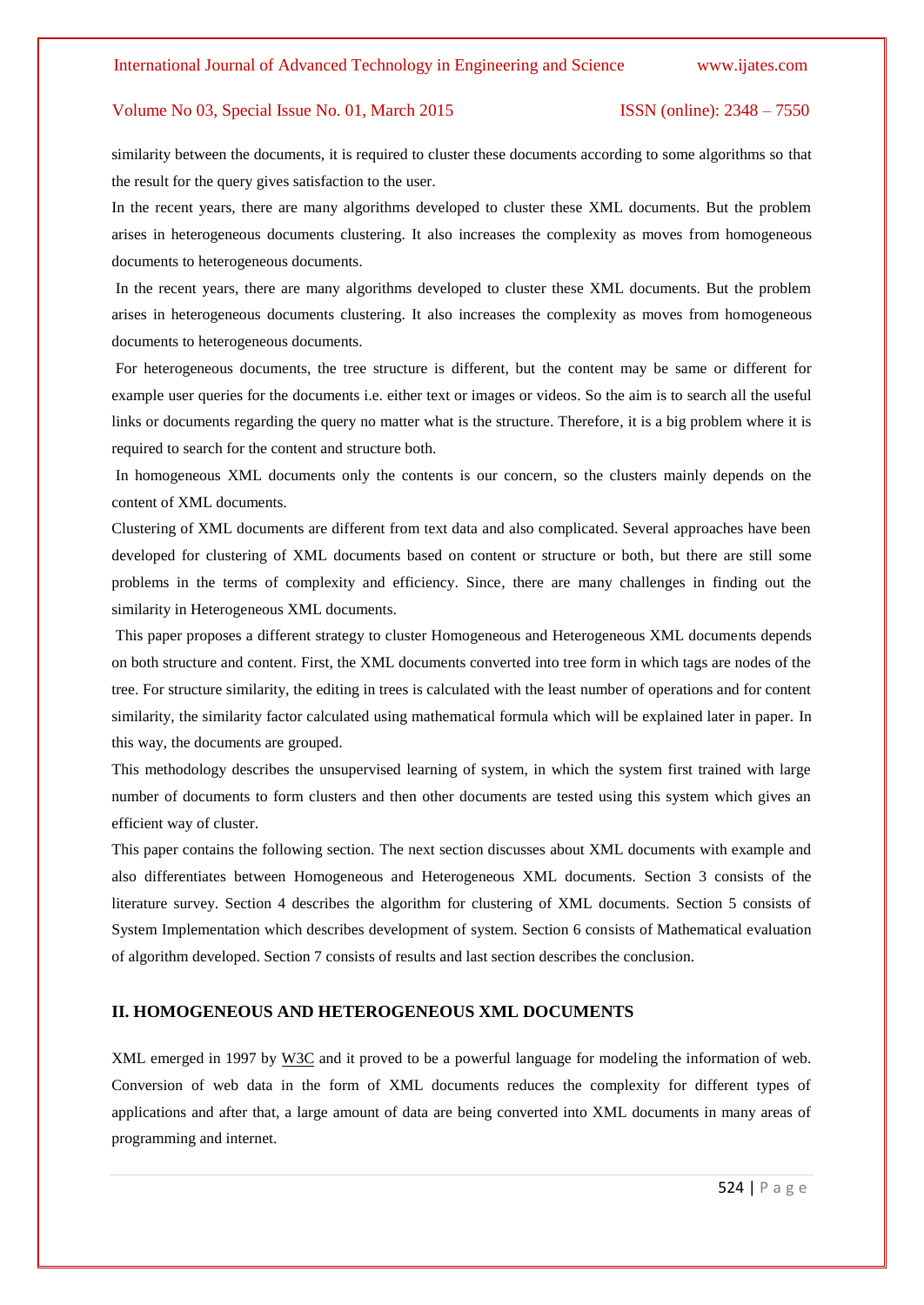International Journal of Advanced Technology in Engineering and Science [www.ijates.com](http://www.ijates.com/)

Volume No 03, Special Issue No. 01, March 2015 ISSN (online): 2348 – 7550

```
\leq?xml version='1.0' ?>
<! DOCTYPE root SYSTEM "http://www.cs.washington.edu/research/projects">
<root><listing>
   <seller_info>
        <seller_name>537_sb_3 </seller_name>
        <seller_rating> 0</seller_rating>
   <payment_types>Visa, Mastercard
   </payment_types><br><shipping_info>siteonly, Buyer Pays Shipping Costs
   </shipping_info>
   <buyer_protection_info>
   </buyer_protection_info>
   </seller_info>
   \frac{1}{2}listing>
\langleroot\rangle
```
### **Fig. 1: fig1.xml**

XML schema describes the XML documents consists of constraint in structure and content both. These schemas define document type descriptor (DTD) of XML documents. XML documents are of different DTD's. It consists of different tags and each tag has its end tag also. These tags are considered as elements. XML documents of same **DTD** are called as Homogeneous XML documents. XML documents of different **DTD** are called

Heterogeneous XML documents.

```
\langle 2 \times 7 \times 7 \times 7 \rangle version='1.0' ?<! DOCTYPE root SYSTEM "http://www.cs.washington.edu/research/projects">
<root><listing><seller_info>
        <seller_name> cubsfantony</seller_name>
        <seller_rating> 848</seller_rating>
   <payment_types>Visa/MasterCard
   </payment_types>
   <shipping_info>Buyer pays fixed shipping
   </shipping_info>
   <buyer_protection_info>
   </buyer_protection_info>
   </seller_info>
   \frac{1}{2}listing>
\langleroot\rangle
```
**Fig. 2: fig2.xml**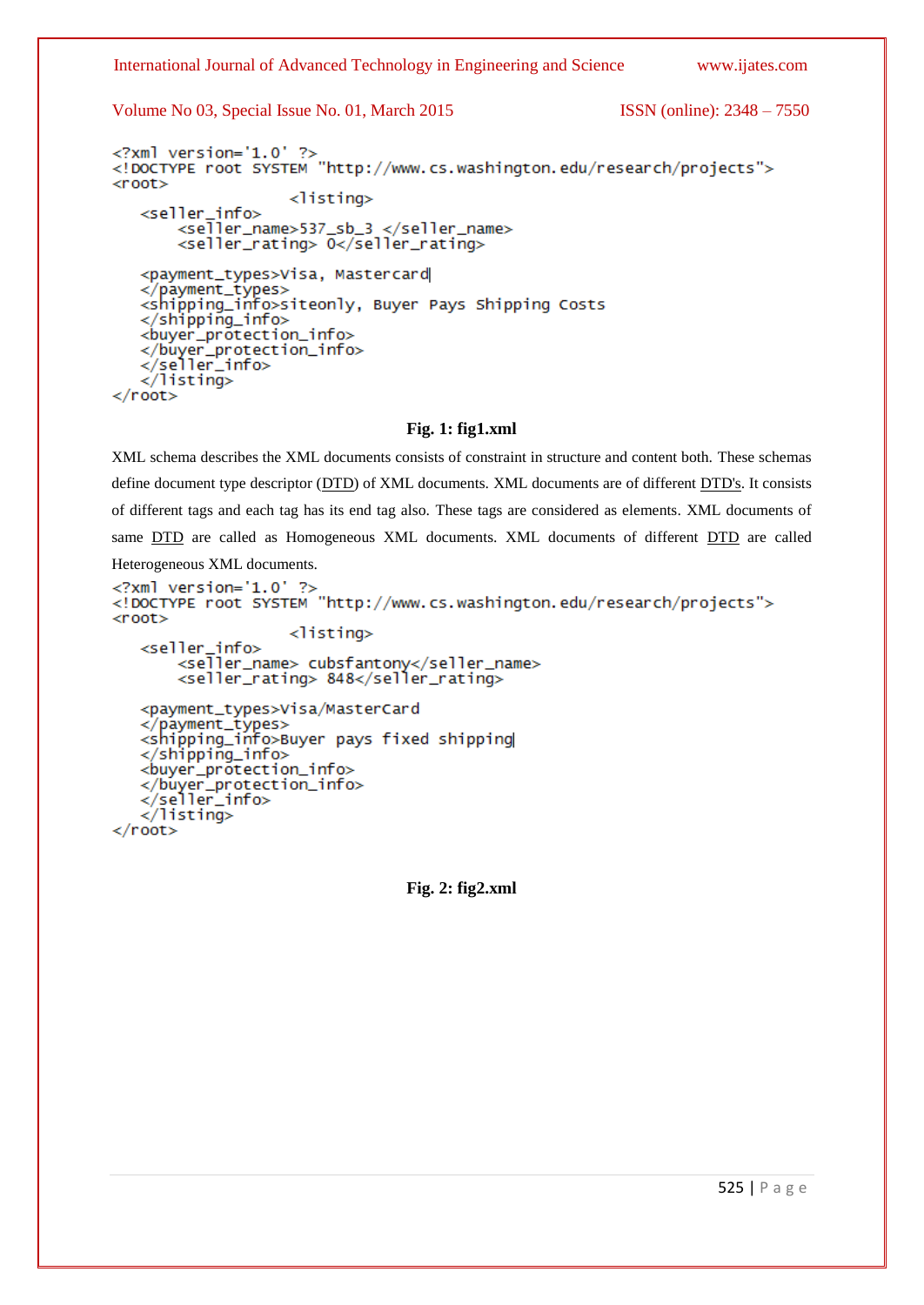International Journal of Advanced Technology in Engineering and Science [www.ijates.com](http://www.ijates.com/)

Volume No 03, Special Issue No. 01, March 2015 ISSN (online): 2348 – 7550

```
<?xml version='1.0' ?>
<! DOCTYPE root SYSTEM "http://www.cs.washington.edu/research/projects">
<root><course>
   <reg_num>10577</reg_num>
   <subj>ANTH</subj>
   <crse>211</crse>
   <sect>F01</sect>
   <title>Introduction to Anthropology</title>
   <units>1.0</units>
   <instructor>Brightman</instructor>
   <days>M-W</days>
   <time>
       <start_time>03:10PM</start_time>
       <end_time>04:30</end_time>
   </time>
   <place>
       <building>ELIOT</building>
       <room>414</room>
   </place>
\langle/course>
≺/root>
```
# **Fig. 3: fig3.xml**

fig1.xml and fig2.xml are considered as Homogeneous XML documents and fig1.xml, fig3.xml and fig2.xml, fig3.xml are considered as Heterogeneous XML documents. fig1.xml and fig2.xml are of same DTD and consist of same tag and elements but content are different whereas fig1.xml and fig3.xml are of different tags, elements and content.

Since, XML documents consist of opening and closing tags. So it can be denoted in the form of tree where the nodes represent the tags of XML documents.

#### **III. LITERATURE SURVEY**

[Kaizhong Zhang and Dennis Shasha, 1989] have proposed the algorithms for editing distance between trees and related problems with the quadratic complexity. In this, one tree is compared with other tree and finding the number of operations required to make both trees identical. The operations are insertion, deletion and modification. If one tree has not one node then it is to be inserted in the tree. If one tree has one node additional at some level then it is to be deleted from the tree and if one tree has same number of nodes on a level then it can be modified. So in this way numbers of operations are calculated. Dynamic programming is used to find out the distance between varieties of trees with same complexit

[Yoon, Jong P., Vijay Raghavan, and Venu Chakilam, 2001] have proposed the BitCube – a three dimensional bitmap indexing form XML documents in which matrix construction time is noticeable. According to this method, the documents are in the form of 2-D bitmap. Then finding out the similarity using variance and mean in bitmap of documents and by using the similarity factors, the documents are being partitioned into clusters. Bit operation takes less time but matrix construction time for large documents is very high.

[Sergio Flesca, Giuseppe Manco, 2002] have proposed Fourier transformation techniques which use the time series representation. Different number of occurrences of an element or small shifts in its position has no effect on similarity estimation. The structure of documents (XML) converted to time series representation in which time noted according to the occurrences of tags and their appearances order in the document. The tags are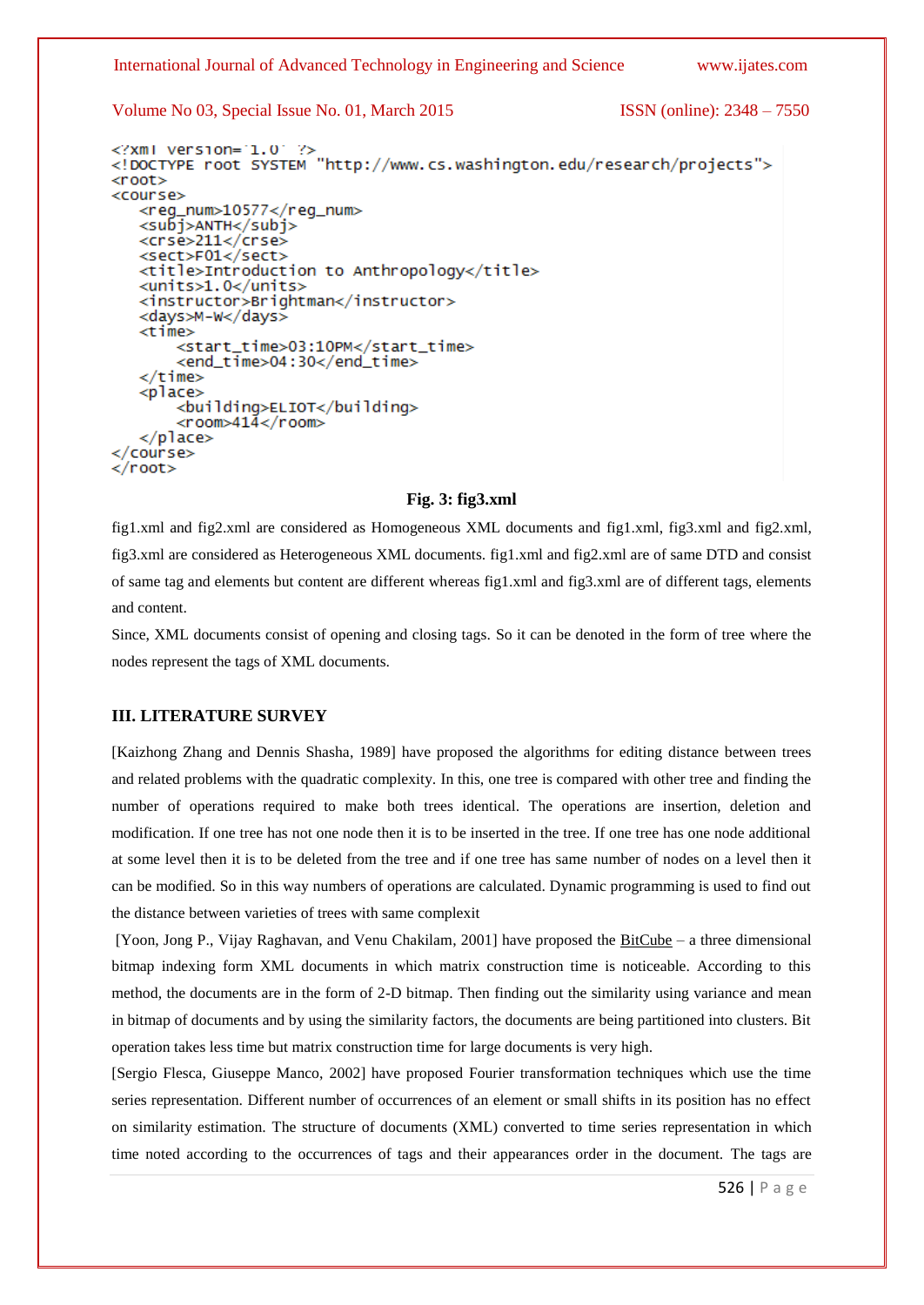extracted and converted into the sequence of time frames. Then by applying the Discrete Fourier Transformation (DFT), they can have the sequence of frequencies. Encoding schemes are being used to find out the signal samples for the documents. So this method is as effective as tree edit distance.

[Theodore Dalamagas, 2006] have proposed hierarchical algorithm for clustering documents which has quadratic complexity for single link and product of quadratic and logarithmic for complete link. The methodology is used to cluster XML documents by structure for similar documents by structure and also improve the performance of the edit distances.

[Jianwu Yang and Songlin Wang, 2010] have proposed partitioned clustering algorithm for clustering with linear time complexity but the problem arises in sensitivity to initial center points and the assumption of knowing number of clusters. Authors used k-means algorithm to find out clustering of XML documents based on text but improving the quality by using the tags. For finding similarity, vector space model is used and kmeans for clustering.

[Bin Zhao, 2008] have proposed combination algorithms for clustering which make them robust than single partitioned algorithms. Authors combined the single link partition algorithm and hierarchical clustering algorithm and eliminate the problems in single link clustering algorithm. XML documents are represented in the form of n-D vector.

[Elaheh Asghari, 2013] have proposed the multilevel clustering algorithm by applying different degrees of importance on different levels of elements in the tree make them efficient methods for clustering XML documents. Author proposed the algorithm to apply different clustering algorithm on different levels so it is very difficult to determine which algorithm to apply on which level. So the time complexity and the quality of cluster depend on level selected and algorithm selected.

### **IV. ALGORITHM**

The algorithm developed has four steps to cluster the XML documents. These four steps are Document Representation, Structure Similarity, Content Similarity, and finally to find out the cluster. In the first step, representation of document is described. The second step describes the method to find out the similarity between the structure and the third step describes the method to find out the similarity between the content of documents. Finally the last step is used to find out the cluster of the documents to which it belongs.

#### **4.1 Document Representation**

XML documents are represented in the form of tree (bracket notation) in which tags represent nodes of trees. Structure of document is stored in the file of .tree extension and content is stored in text file. Since the XML documents must have the end tag for each and every start tag so it can be transformed in the form of tree. For example fig1.xml can be written in fig1.tree, fig2.xml represented in fig2.tree and fig3.xml represented in fig3.tree. So in this way the XML document are being represented as in the form of tree. Nodes in fig1.tree and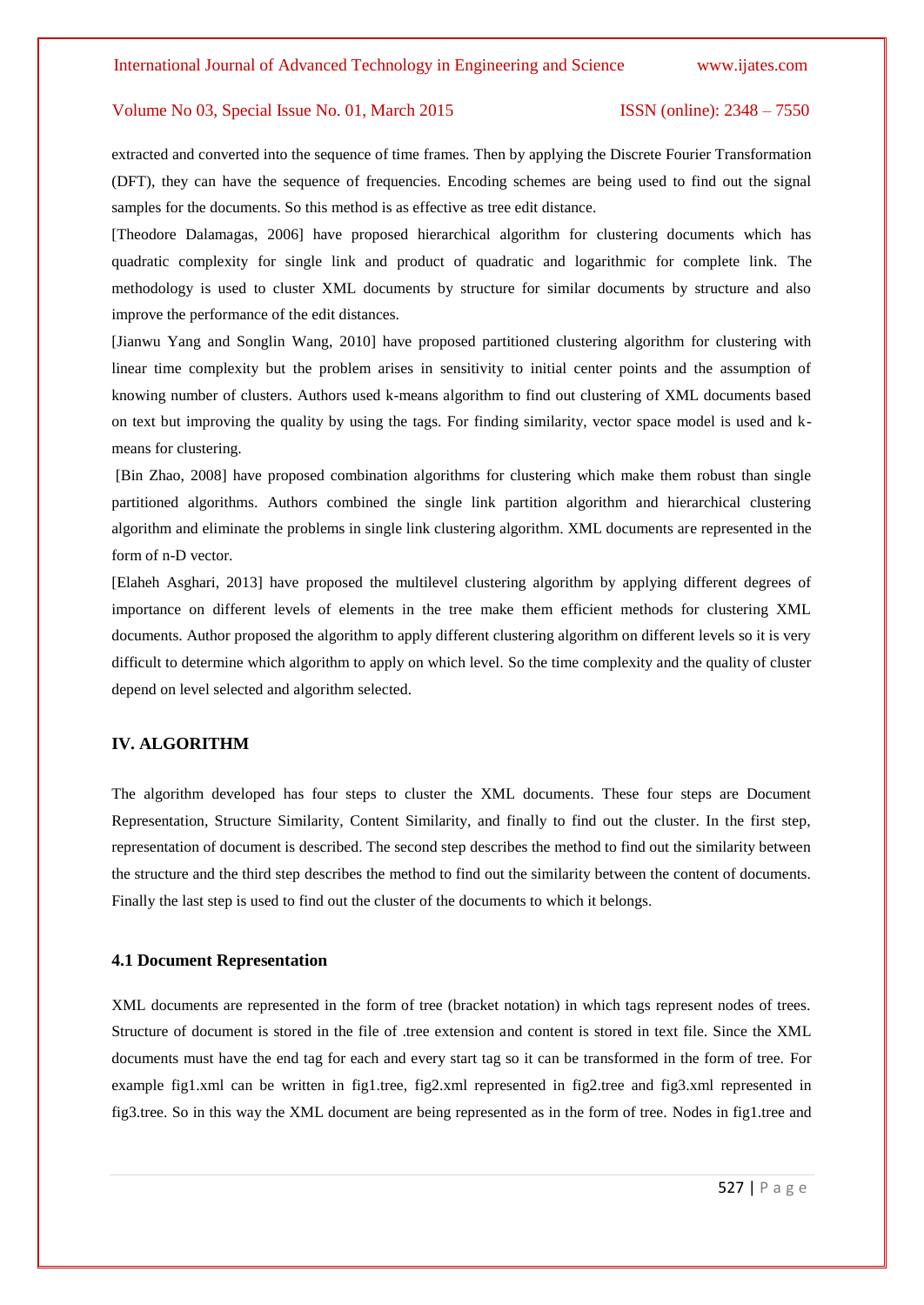# International Journal of Advanced Technology in Engineering and Science [www.ijates.com](http://www.ijates.com/)

## Volume No 03, Special Issue No. 01, March 2015 ISSN (online): 2348 – 7550

fig2.tree are similar so called as homogeneous XML documents whereas fig3.tree and fig1.tree or fig3.tree and fig2.tree are heterogeneous XML documents.

```
{root
   {listing
     {seller_info
         |<br>|seller_name}<br>|seller_rating}
        {payment_types}<br>{payment_types}
        {buyer_protection_info}
\begin{smallmatrix}&1\\1&&1\\&1\end{smallmatrix}
```

```
\{root{listing
    {seller_info
       [seller_name}
       [seller_rating}
      {payment_types}<br>{shipping_info}
      {buyer_protection_info}
\begin{smallmatrix}&1\\&3\\1\end{smallmatrix}
```
**Fig. 4: fig1.tree Fig. 5: fig2.tree**

```
{root
 {course
    reg_num}
    [subj]
    crse}
    sect i
     title}
    units}
     instructor}
    [days]
    time
     start_time}
     {end_time}
    {place
     {buildina}
     {room}
   3
\big\}^{Y}
```
# **Fig. 6: fig3.tree**

The tree format is extracted by using stack in which for every start tag, one '{' and the tag is pushed in the stack and for every end tag, one '}' pushed into stack. Finally in this way the tree form of XML document extracted.

# **4.2 Structure Similarity**

The structure similarity between two trees t1 and t2 depends on difference of nodes in trees. String comparison operation is required in comparison of two nodes. If it is similar then no need to increase the value of count but if it is different then increase the count by 1. So in this way, finally get the result of number of different nodes in two trees.

Now the number of operation for every tree pair can be calculated but the reciprocal of this value is to be considered as ES[ij](equality in structure of tree i and tree j).

]If the number of operations required is zero then the reciprocal considered as 1 i.e, the most similar tree.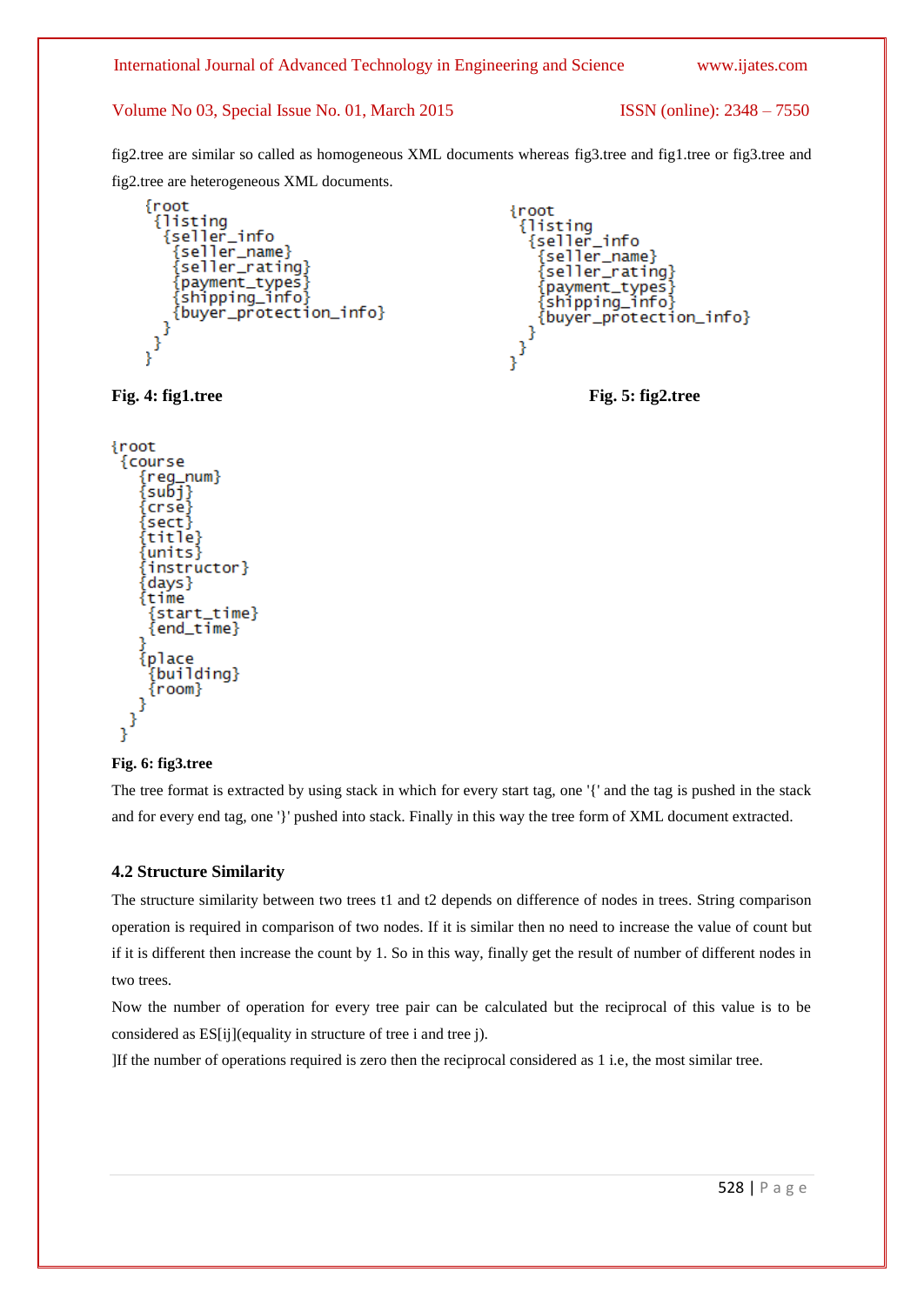#### **4.3 Content Similarity**

Content similarity means similarity on the basis of content. Content is the text between the nodes of the tree. So for each and every tree there is a document file which consists of the content of XML document. To find the similarity of content between tree pairs, following steps to follow. Collection of documents are pre-processed and represented as term document matrix. Entry in matrix corresponds to the weight of a term in a document.

Zero means term has no significance in document.

f[ij]: frequency of term i in document j.

term frequency(tf[ij])= f[ij]/max(f[ij]) where  $max(f[i])$  is frequency of most common word in document.

Terms that appears in many different documents.

df[i]= document frequency of term i i.e number of documents containing term i.

idf[i]= inverse document frequency of term i

 $=$  lg(N/df[i]) where N is total number of documents.

Log used to dampen the effect relative to term frequency.

 $w[i]$  = tf[ij]\*idf[i] where  $w[i]$  is the weight of term i in document j.

EC[i,j] is the equality in content between two documents which is calculated as summation of the product of weight of common words in both trees and normalized using square root of the square of common words.

### **4.4 Clustering**

Clustering means to collect the objects which are similar between them belongs to one group and dissimilar objects belong to other group. Cluster for homogeneous XML document, based on equality in structure whereas for heterogeneous XML documents based on equality in content. There are number of groups selected and for every group there are some documents belong to those groups which can best describe the group and also the corpus developed for every group which consists of the content of all documents which are available in the group. Now for every group, one document selected as the center for that group which can be used to calculate the ES for the document and the corpus used to calculate EC. In this way, determination of cluster for XML documents accomplished.

### **V. SYSTEM IMPLEMENTATION**

The system developed for implementing this algorithm, uses the supervised learning in which training document defined for every group and based on these documents, other documents are tested to find out their groups. There are five groups which are Books Shopping, Music, Astrology, Colleges and Science. Each group consists of large number of documents which are related to their groups. In every group, there is a central document selected which has highest ES with maximum number of documents in the group. The content of all documents in the group stored in a document file and then the file is pre-processed. There is a threshold value to be decided for making the decision of the group for XML document, if ES smaller than that value then the document can not belong to that group and if Es is greater than that value then the document can belong to that group. So now,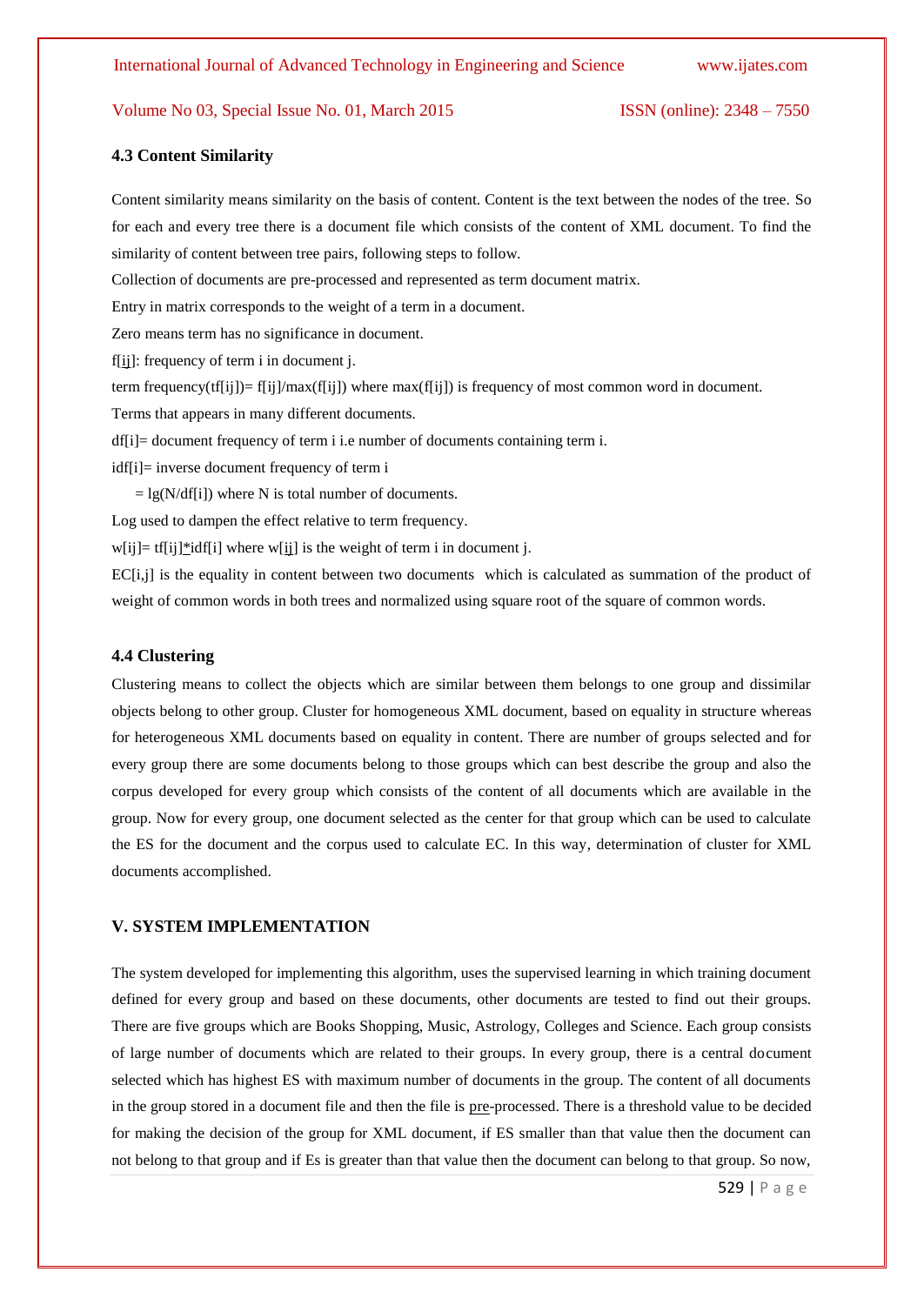the system is ready for testing. The group of XML document determined on the basis ES and EC. The ES calculated for an XML document with central document of every group and the document belongs to the group with which it has highest value of ES but the value must be greater than threshold value. But if the ES value with every group is smaller than threshold value then calculate the value of EC with the document file of every group. There is other threshold value decided for content so if the value of EC is smaller than that value, document can not belong to that group but if value is higher than document may belong to that group. Now the document belong to the group with which it has the highest value and greater than the threshold value. If document has both ES value and EC value less than the threshold value decided with each and every group then it does not belong to any of the group and it is placed in additional group.

### **VI. EVALUATION**

The analysis of complexity of clustering of homogeneous and heterogeneous XML documents in the following manner.

Let the center of group consists of n nodes and XML document whose group is to be decided has m nodes. So n[1] is number of nodes for group 1, n[2] for group 2 etc. Let the number of groups is k. Let the number of words in document file of group has w words and document file for new XML document has x words. So w[1], w[2],...,w[k] is number of words in document file for group 1, 2, ..., k.

Time required for extracting tags and extracting content to respective file is very less as compared to other factors if the speed of traversing a file is very less as compared to other factors. So it can be ignored.

Now complexity for clustering of homogeneous XML document is  $max(m,n)$  where max indicates maximum and it is required for every group.  $max(m,n[1]) + max(m,n[2]) + ... + max(m,n[k])$  is the total complexity. Since the number of groups are very less as compared to number of documents and number of nodes. So it is very less than quadratic.

Now complexity for clustering of heterogeneous XML documents is  $(\max(m,n[1]) + \max(m,n[2]) + ... +$  $max(m,n[k]) + x^{*}log(w[1]) + x^{*}log(w[2]) + ... + x^{*}log(w[k]))$  where  $log(w[1])$  is the searching time of one word in file of group 1 by using universal hashing data structure. Since the number of groups is very less as compared to number of nodes and numbers of words in document file so the complexity is less than product of quadratic and logarithmic function which is previously defined in literature survey. In this way the complexity for clustering for both homogeneous and heterogeneous XML document reduces by reasonable amount.

Now these comparison of new documents with central documents can be done in parallel way then  $max(m,n[1])$ + max $(m,n[2])$ +...+ max $(m,n[k])$  can approach to the max $(m,N)$  where N is the number of nodes which is maximum among all the central documents and  $x * log(w[1]) + x * log(w[2]) + ... + x * log(w[k])$  can approach to x\*log(W) where W is the number of words in largest document file of group among all document file of groups . Finally the complexity for clustering of homogeneous XML documents reduces to max(m,N) and for heterogeneous XML document reduces to  $max(m,N) + x * log(W)$ .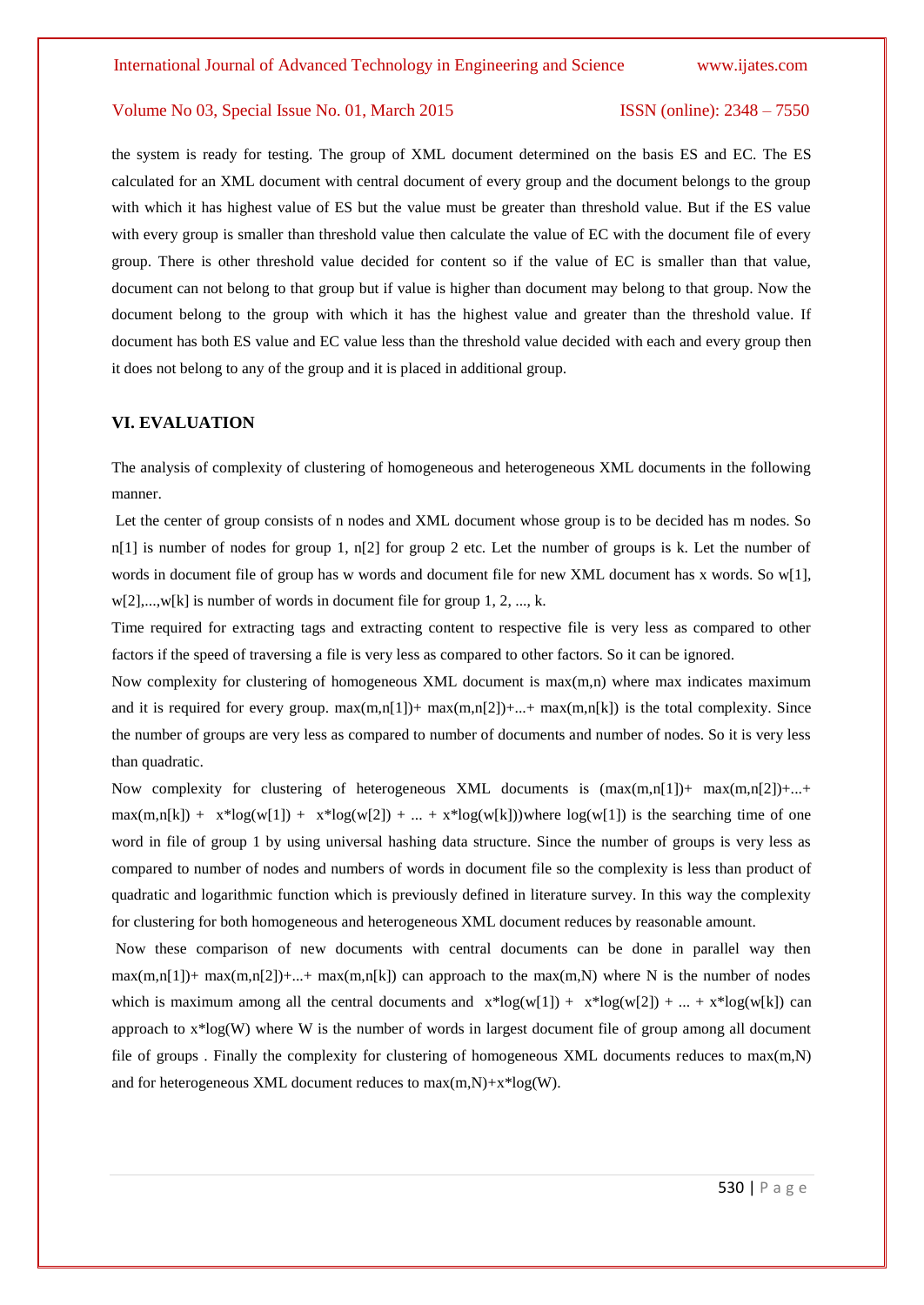#### **VII. RESULTS**

In the above section, we have described about the complexity to find out the cluster for an XML document by using supervised way. We have seen that the complexity for clustering of homogeneous XML document and heterogeneous XML document reduced. Table 1 indicates the results shown for homogeneous XML documents. Let the time unit(tu) for one insertion or modification or comparison in a tree is equal to 1 tu. This is indicated in time unit as because this value depends on the processor speed and memory size.

| Category             | <b>Central Doc. Nodes</b> | <b>Tested Doc. Nodes</b> | Time(in tu) |
|----------------------|---------------------------|--------------------------|-------------|
| <b>Book Shopping</b> | 145                       | 150                      | 209         |
| Music                | 175                       | 163                      | 209         |
| Astrology            | 134                       | 135                      | 209         |
| Colleges             | 209                       | 207                      | 209         |
| Science              | 178                       | 180                      | 209         |

**Table1**

Table 2 shows the results for Heterogeneous XML documents. CentralNodes represent the number of nodes in central document, TestedNodes represent the number of nodes in tested document, Category (words) and Tested (words) represent the number of words in category or group document and tested document respectively.

| Category    | <b>CentralNodes</b> | <b>TestedNodes</b> | Category(words) | Tested(words | Time(tu) |
|-------------|---------------------|--------------------|-----------------|--------------|----------|
| <b>Book</b> | 145                 | 175                | 510             | 475          | 1622.5   |
| Shopping    |                     |                    |                 |              |          |
| Music       | 175                 | 135                | 310             | 305          | 1116.6   |
| Astrology   | 134                 | 125                | 754             | 510          | 1905.3   |
| Colleges    | 209                 | 150                | 524             | 564          | 1887.4   |
| Science     | 178                 | 135                | 94              | 839          | 2705.8   |

# **Table2**

The results are tested for about 500 homogeneous XML documents and 400 Heterogeneous XML documents. Trained documents are 100 for every group out of which one is selected as central document and for every group there is one document file maintained.

# **VIII. CONCLUSION**

We have defined the methodology for clustering of homogeneous XML documents and heterogeneous XML documents with reduced complexity by considering both structure and content of XML documents. For structure, we have converted every XML document in the form of tree and the compared two XML document to find structure similarity and for content similarity, we have formed the document file for every document which consists of its content then find out the similarity by using term frequency and document frequency. So this algorithm gives the result according to the reduced complexity.